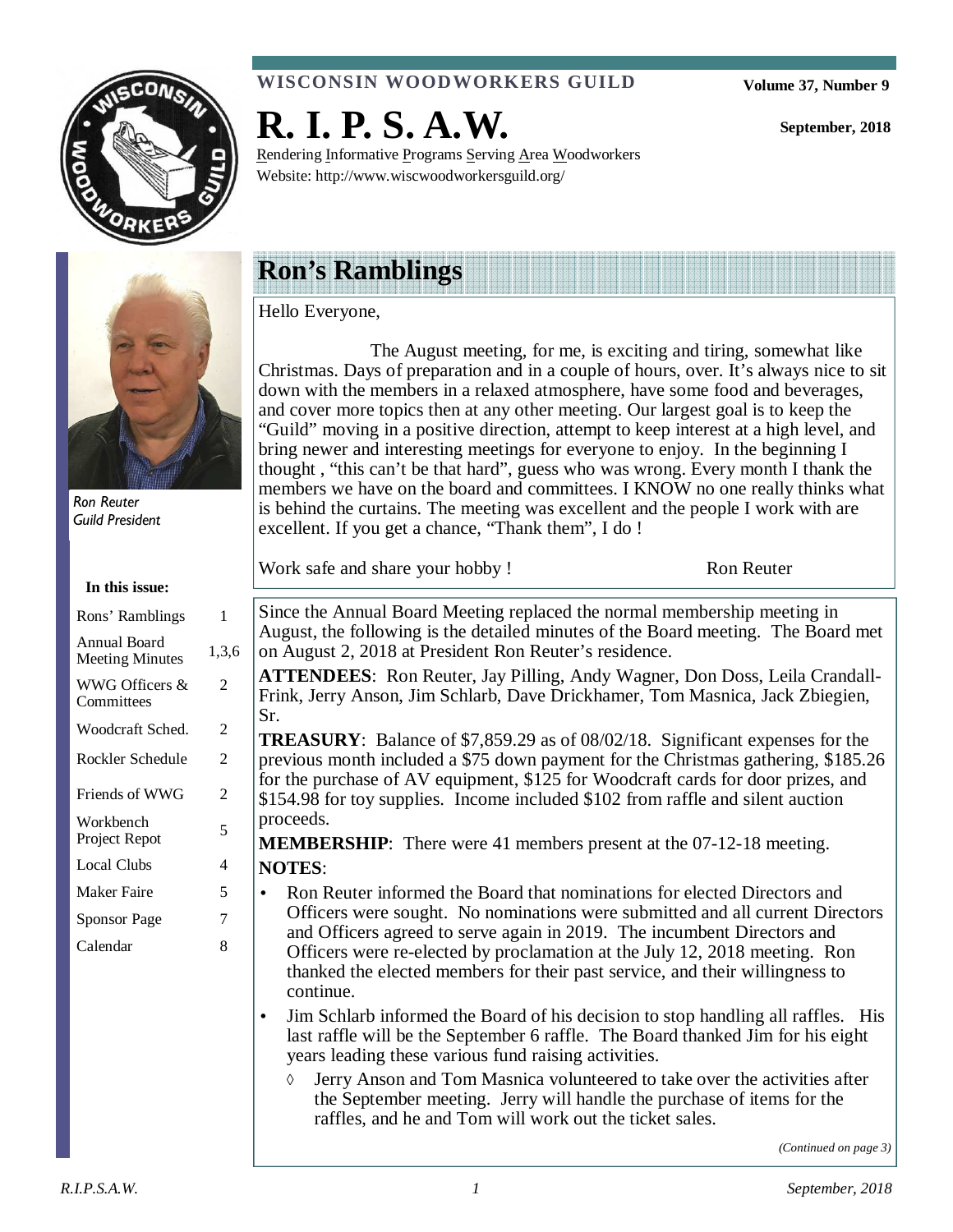|  | <b>WWG Officers &amp; Directors</b>                                                      |                                                 |              |  |  |  |
|--|------------------------------------------------------------------------------------------|-------------------------------------------------|--------------|--|--|--|
|  | <b>President</b>                                                                         | <b>Ron Reuter</b>                               | 262/784-5877 |  |  |  |
|  |                                                                                          | ronbo439@yahoo.com                              |              |  |  |  |
|  | <b>Vice President Greg Waldo</b>                                                         |                                                 | 414/769-1553 |  |  |  |
|  |                                                                                          | Waldog1050@sbcglobal.net                        |              |  |  |  |
|  | <b>Treasurer</b>                                                                         | <b>Andy Wagner</b>                              | 414/327-7505 |  |  |  |
|  |                                                                                          | yxandy2001@sbcglobal.net                        |              |  |  |  |
|  | <b>Secretary</b>                                                                         | Jack Zbiegien, Sr.                              | 262/483-8522 |  |  |  |
|  |                                                                                          | zbiegien@zbie.com                               |              |  |  |  |
|  | <b>Membership</b>                                                                        | <b>Ron Pederson</b>                             | 262/442-4089 |  |  |  |
|  | <b>Director</b>                                                                          | rpederson9561@gmailcom                          |              |  |  |  |
|  | Program<br><b>Director</b>                                                               | <b>Jay Pilling</b><br>Jaypilling537@gmail.com   | 414/425-5692 |  |  |  |
|  |                                                                                          |                                                 |              |  |  |  |
|  |                                                                                          | <b>WWG Committees</b>                           |              |  |  |  |
|  | <b>Audio/Video</b>                                                                       | <b>Jerry Anson</b>                              | 414/453-4537 |  |  |  |
|  |                                                                                          | janson@wi.rr.com                                |              |  |  |  |
|  |                                                                                          | <b>Tom Hipsak</b><br>thipsak@wi.rr.com          | 262/865-8512 |  |  |  |
|  | <b>Publications</b>                                                                      | Leila Crandall-Frink 414/453-4118               |              |  |  |  |
|  |                                                                                          | leila.frink@gmail.com                           |              |  |  |  |
|  |                                                                                          | <b>Don Doss</b>                                 | 414/281-2854 |  |  |  |
|  |                                                                                          | FourPartHarmony@att.net                         |              |  |  |  |
|  |                                                                                          | <b>Dave Drickhamer</b>                          | 414/852-1498 |  |  |  |
|  |                                                                                          | dldrick@gmail.com                               |              |  |  |  |
|  | <b>Raffles</b>                                                                           | <b>Jim Schlarb</b>                              | 262/968-4830 |  |  |  |
|  | <b>Toy Chairman Norm Lange</b>                                                           |                                                 | 920/474-7183 |  |  |  |
|  |                                                                                          | glfinman@mailbox.org                            |              |  |  |  |
|  | <b>Bee Houses</b>                                                                        | <b>Lyle Husar</b>                               | 262/542-0043 |  |  |  |
|  |                                                                                          | lylehusar@yahoo.com                             |              |  |  |  |
|  | Webmaster                                                                                | <b>Dave Steingart</b><br>dasteingart@yahoo.com  | 414/688-7078 |  |  |  |
|  | Librarian                                                                                | <b>Chris Reuter</b>                             | 414/688-7078 |  |  |  |
|  |                                                                                          | ronbo439@yahoo.com                              |              |  |  |  |
|  |                                                                                          |                                                 |              |  |  |  |
|  |                                                                                          |                                                 |              |  |  |  |
|  | <b>Friends of the Wisconsin Woodworkers Guild</b>                                        |                                                 |              |  |  |  |
|  |                                                                                          |                                                 |              |  |  |  |
|  | Homestead Finishing Products, Cleveland, OH<br>(216) 631-5309 www.homesteadfinishing.com |                                                 |              |  |  |  |
|  |                                                                                          |                                                 |              |  |  |  |
|  |                                                                                          | Rockler's (The Woodworker's Store) 1725 S 108th |              |  |  |  |

**Rockler's (The Woodworker's Store)** 1725 S 108th St, West Allis, (414) 774-1882

**Neu's Hardware Tools Paint,** N95W16915 Falls Parkway, Menomonee Falls, WI 53051, Phone: 262- 251-6550

**Woodcraft,** 14115 W. Greenfield Ave., New Berlin, WI 53151, Phone: (262) 785-6770

**Woodline USA** (800) 472-6950

### *MEMBER BENEFIT:*

**Show your Guild Membership Card and enjoy a 10% discount on many items at Rockler's, Woodcraft and Woodline. Contact stores for details.** 

### **Rockler Class Schedule - Tuition assessed**  • Turn a Lidded Box with Gary Datka – Milwaukee, September 8, 2018 at 12:00 PM • Manhatten Wooden Pen with Gary Datka – Milwaukee, September 16, 2018 at 11:00 AM • Beginners Bowl Class with Gary Datka – Milwaukee, September 22, 2018 at 9:00 AM **Rockler Demonstrations**  • 9/1/2018 Band Saw Techniques - 11AM, Featuring the brand new Jet 14" Bandsaw.

- 9/8/2018 Power Sharpening 11AM, Featuring the Work Sharp WS3000 Tool Sharpener.
- 9/15/2018 All New Knockdown Joinery 11AM, Featuring the Striplox Joinery System.
- 9/22/2018 CNC Tech Made Easy 11AM, Featuring the Carve Wright CNC.

*All Rockler classes and demos are held at Rockler Woodworking & Hardware, 1725 S 108th St., West Allis. For further details, call them at 414-774-1882.* 

#### **Woodcraft Class Schedule - Tuition assessed**

- Introduction to Bowl Turning with Mary Bollman, Sunday, September 9, 9:30am - 2:30pm
- Wood Preparation with Dan McClanahan, Wednesday, September 12, 6pm - 9pm
- Working with Milk Paint with Chris Kraemer, Thursday, September 13, 6pm - 9pm
- Turn a Cigar-Style Ball Point Pen with Chris Kraemer, Monday, September 17, 6pm - 9pm
- Woodworking for Women with Dan McClanahan, Wednesday, September 19, 6pm - 9pm
- Introduction to the Shark HD4 CNC with Randy Pallister, Thursday, September 20, 6pm - 9pm
- Make A Set Of Stacking Baskets with a Scroll Saw with Dave Hansen
	- Part 1: Friday, Sept. 21, 5pm 7pm Part 2: Friday, Sept. 28, 5pm - 7pm
- Wood Finishing with Kevin Seigworth, Saturday, September 22, 9:30am - 3:30pm
- Introduction to Wood Turning with Marv Bollman, Sunday, September 23, 10am - 3pm • Introduction to Bandsaw Boxes with Tom
- Yapundich, Thursday, September 27, 6pm 9pm Wall Cabinet with a Frame & Pattern Door with
- Chris Kraemer, Saturday, Sept. 29, 9am 5pm

### **Woodcraft Demonstrations**

- Resawing, Saturday, September 8, 1pm
- T-Track, Saturday, September 15, 1pm

*All Woodcraft classes and demos are held at Woodcraft of Milwaukee: 14115 W. Greenfield Ave., New Berlin. For further details, call them at 262-765-6770*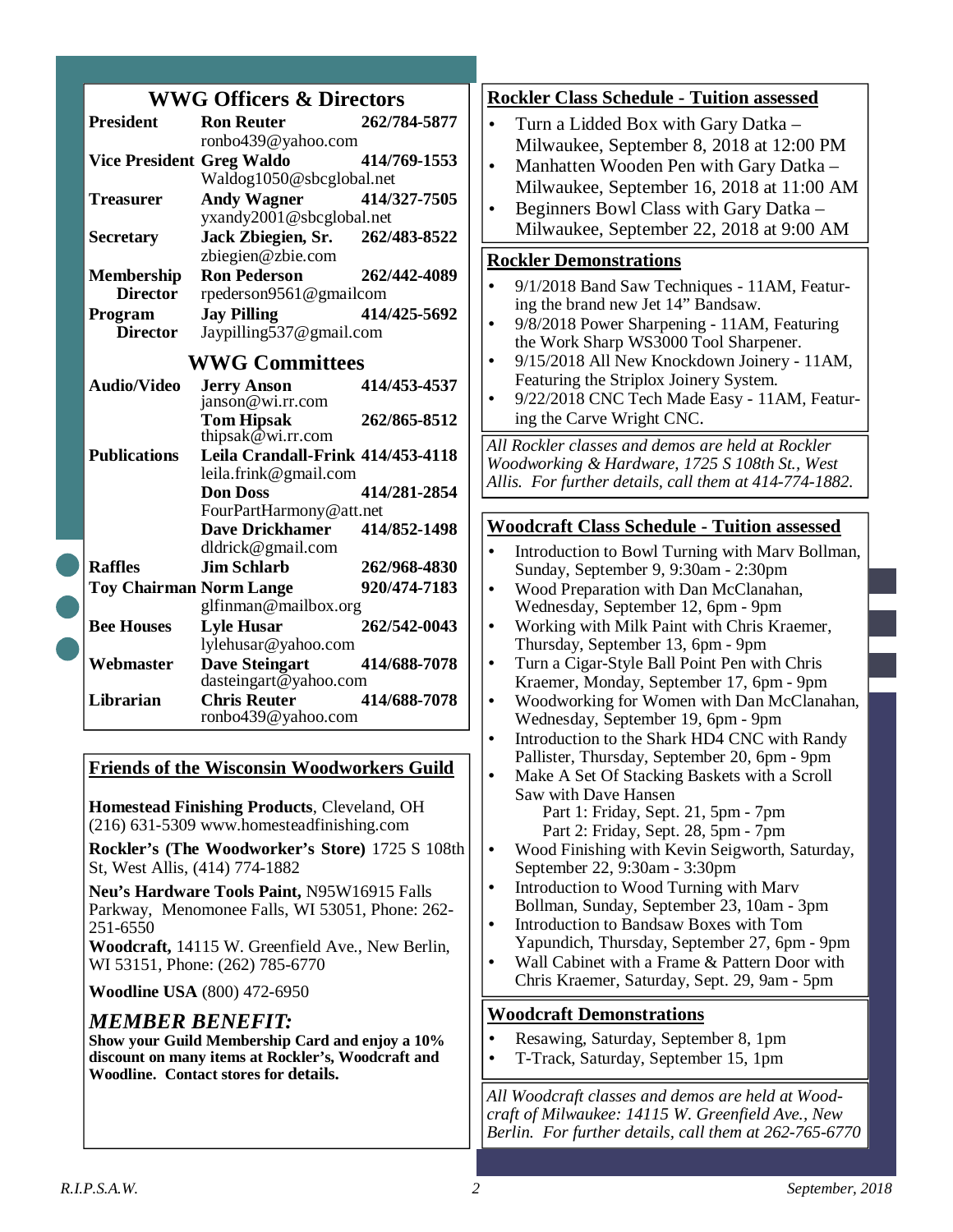#### *(Continued from page 1)*

- Jack Zbiegien, Sr. will print the Christmas Class A Raffle tickets for Jerry and Tom.
- $\Diamond$  The Board discussed and agreed on changes to handling door prize tickets at the Christmas Party. Beginning this year, rather than putting tickets at each table setting, a Board Member will be located just inside the entry and will present one ticket to each member and guest, just as is done at the monthly membership meetings.
- Selection of the Guild Woodworker of the Year was discussed. The Board was reminded that the nomination and selection process was reviewed and approved at the 11-30-2017 and 12-28-2017 Board Meetings. (The approved selection process decided at these two meetings established that the selection committee would be made up of the last 3 winners, the Membership Director, and a member at large selected from the Guild Membership. The Selection Committee will consider any nominees received, as well as candidates they may submit, and advise the Board of their selection at the November Board Meeting. The Woodworker of the Year presentation will be made at the Annual Christmas Party.) It was suggested that the selection committee be increased to 7 and should include the last 5 winners. It was also suggested that the final selection be made by membership vote at the November meeting. These suggestions were discussed but not accepted. Process will remain as previously decided.
- The third Workbench Workshop will be held Saturday, August 6. The objective will be to bring the edge and end laminations to dimension for the two laminated bench tops.
	- The Board approved the purchase of a metal detector for use when rough lumber is jointed or planed, whether on Woodcraft equipment, or other equipment that may be available. This practice is a critical safety item for equipment and operator. The metal detector will be purchased from Woodcraft.
- Improvements to the Library area were discussed. The original idea presented earlier this year was to develop a series of cabinets that would be joined in a way that would provide a segregated area. The new proposal is to create a room for the library, using connected but movable shelf sections, and two doors. The doors will be placed in order to create an in-and-out traffic pattern, and would allow for securing the library when not in use. The doors have been donated to the Guild, and Ron Reuter will bring them to the meeting area this month. This approach was discussed and approved, and Ron will draw and prevent final plans at a later Board Meeting.
	- Jim Schlarb told the Board that during a recent visit to Woodcraft, an individual whose father has passed away approached him to ask whether the Guild was interested in any wood crafting accessories. He left some scroll saw plans, books, and miscellaneous hardware, and indicated he may have additional items to donate, if we are interested. Jim accepted the items, and the Board will send a thank-you email to the donor.
	- The Board discussed the idea of gifting, legacy donations, and accepting no-longer-used woodworking equipment and supplies from members or their families. This is an excellent source of equipment and even cash donations that we are in favor of pursuing. The first step will be to develop a short article or 'spot' for RIPSAW offering the suggestion that the Guild appreciates estate or other donations, and will consider offers as made. At a future date, announcements will be made, both at the meetings and in RIPSAW, suggesting the donations and acknowledging items received.
	- A log of Guild-owned property was discussed. There may be several such attempts at such a log, but the importance of an accurate document is not disputed. Jack Zbiegien, Sr., will look into any available logs, or if they don't exist, develop one, and maintain it. The document will remain in Guild possession in either the Library or other storage in the meeting area. As equipment and tools are purchased, donated, or otherwise brought into the Guild, they will be recorded and marked to indicate Guild ownership.

*(Continued on page 5)*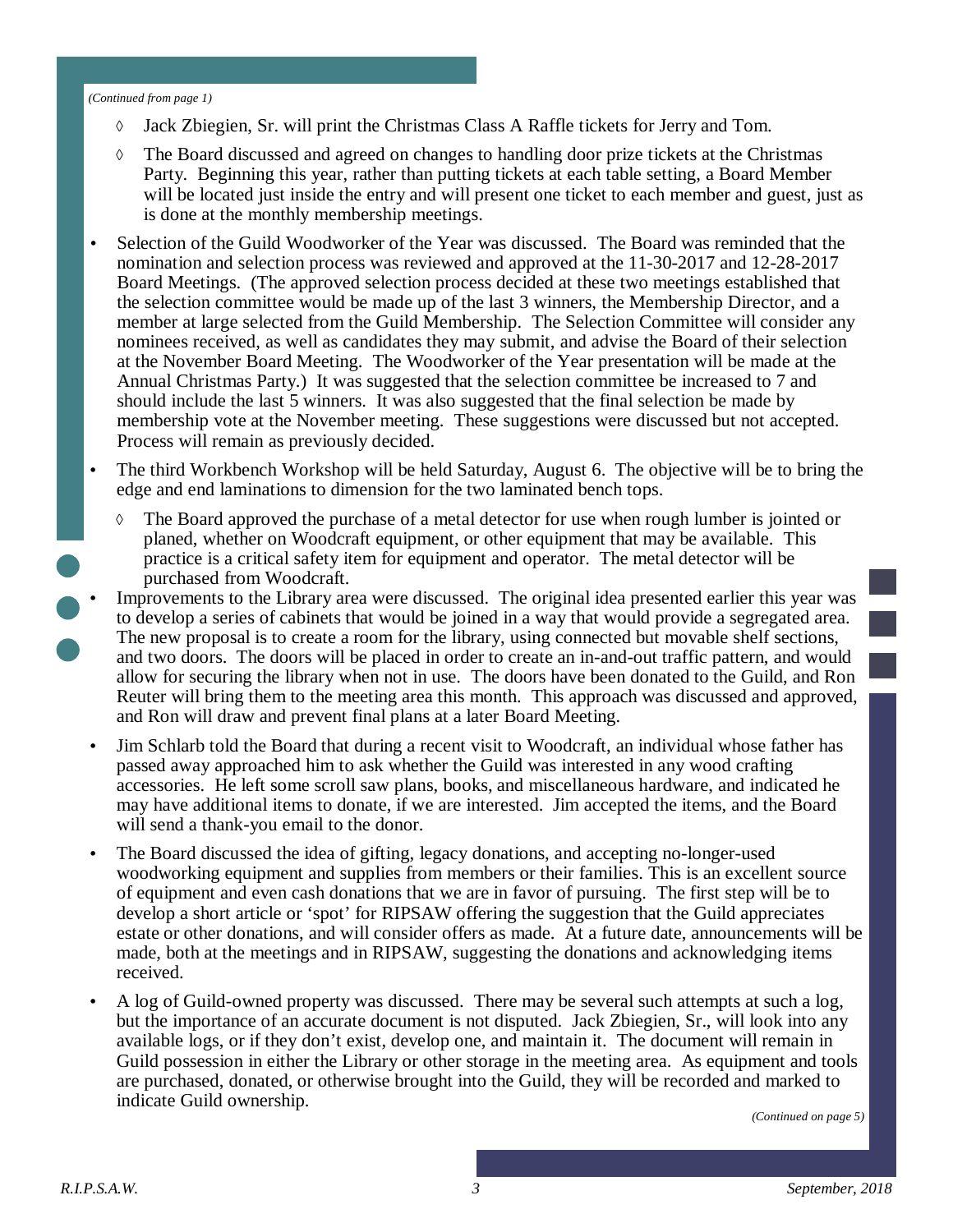| <b>WWG Winners, August 2018 Meeting</b>                                                                                                                                                 |                                                                                                                                                                                                                                                                                                                                                                                     | For sale items are on WWG Website |  |  |  |  |
|-----------------------------------------------------------------------------------------------------------------------------------------------------------------------------------------|-------------------------------------------------------------------------------------------------------------------------------------------------------------------------------------------------------------------------------------------------------------------------------------------------------------------------------------------------------------------------------------|-----------------------------------|--|--|--|--|
| No meeting this month so EVERYONE<br>won - extra time in their shops, that is,<br>making great heirlooms for themselves<br>and others. Should be a great show-'n-<br>tell in September! | Check out our 'For Sale' page(s) on the WWG Website which<br>is updated regularly. Go to http://wiscwoodworkersguild.org/<br>ForSaleETC.html. Listings are screened for interest to our<br>members. However, WWG is not responsible for the accuracy<br>of the listings or for the quality of the products. Caveat emptor<br>- "Let the buyer beware".<br>Dave Steingart, Webmaster |                                   |  |  |  |  |
| <b>Woodworking Clubs in Wisconsin and Northern Illinois</b>                                                                                                                             |                                                                                                                                                                                                                                                                                                                                                                                     |                                   |  |  |  |  |
| Badger Woodturners Club, Madison; First Tuesday of each month, 6:30pm. badgerwoodturners.org                                                                                            |                                                                                                                                                                                                                                                                                                                                                                                     |                                   |  |  |  |  |
| Blackhawk Carving Club, Wednesdays, 8:30 - 11am, Ken-Rock Community Center, 3218 11th St.,<br>Rockford, IL http://blackhawkcarving.com                                                  |                                                                                                                                                                                                                                                                                                                                                                                     |                                   |  |  |  |  |

- Capital Area Carvers, Madison, WI; Second Tuesday of each month, 7pm. capitalareacarversofwisconsin.org
- DuPage Woodworkers, Glen Ellyn, IL, Fourth Wednesday each month except July, 7pm. dupagewoodworkers.com.
- Fox Valley Woodworking Club, Batavia, IL; First Tuesday of each month, 7:30pm; fvwwc.org
- Kettle Karvers Club, Plymouth, WI; First Wednesday each month, 6:30pm, Generations, 1500 Douglas Dr., in the Masters Gallery Foods room, Plymouth, WI. See website for other dates and times. kettlekarvers.org
- Lake Country Carvers, Oconomowoc, WI; monthly, second Thurs. 5:30pm; Ray Burow, 920-474-4075
- MAD Woodworkers, Monona, WI; Third Wednesday of each month, 6:30pm; madwoodworkers@yahoogroup.com
- Mid-Wisconsin Chippers, Neenah, WI. First Sunday each month 1:30pm; mwchippers@gmail.com
- Milwaukee Area Woodturners (MAWt), metro-Milwaukee, WI. First Monday each month 6:30pm, Woodcraft of Milwaukee; mawturners.com
- Northeast Wisconsin Woodturners, Neenah, WI; Second Saturday, Sept. thru June, 9am. NEWWoodturners.org
- Northeastern Wisconsin Woodworkers Guild, Green Bay. Third Wednesday each month, 7pm. newwg.org.
- River Bend Carving Club, Racine, WI. First & third Saturdays of the month, 9:30 11:30 am. \$3/student, 3600 N. Green Bay Rd., Racine. www.riverbendracine.org
- Rock River Valley Carvers, Janesville; First Thursday of each month, 7pm; rockrivervalleycarvers.com
- West Allis Woodworkers Club, West Allis, WI. Art Kastner, President at 414-476-9902
- International Association of Penturners (IAP), Wisconsin Chapter, meets as needed at Woodcraft of Milwaukee, Lower Level; penturners.org
- Wilson Park Woodcarvers & Woodburners, Milwaukee, Wednesdays, 8:30am Noon, Wilson Park Senior Center, 2601 W. Howard Ave., Ed Thomas, 414-427-8256
- Wisconsin River Woodcarvers, Stevens Point, 1st & 3rd Tuesdays of each month, 6pm 9pm, The Lincoln Center, 1519 Water St. www.wisconsinriverwoodcarvers.org
- Wisconsin River Woodcarvers, Wisconsin Rapids, Wednesdays, 6pm 9pm, First Congregational Church, 311 2nd St. South www.wisconsinriverwoodcarvers.org
- Wisconsin Valley Woodturners, Wausau, WI; First Thursday of each month, 7pm. wisconsinvalleywoodturners.org
- Wisconsin Wood Turner (WWT), AAW Member, Eric Meigs, President, wisconsinwoodturner.com, First Saturday each month, 9am, Woodcraft of Milwaukee, Lower Level.

The accuracy of the above information is not guaranteed. If you would like to attend a meeting, be sure to use the contact information and get confirmation. Also, if you spot any errors or changes, please send corrections to Don Doss at FourPartHarmony@att.net. Thank you!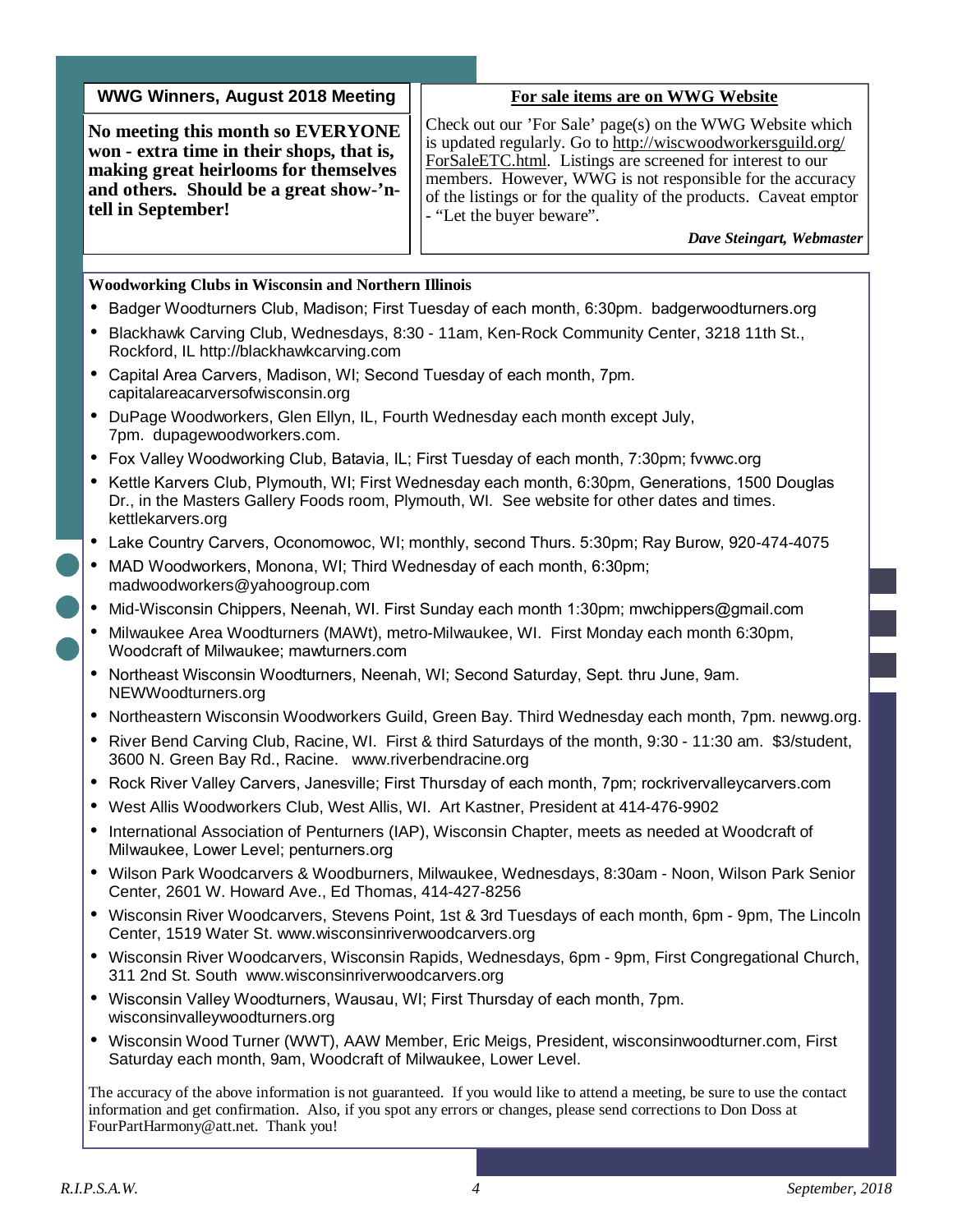#### *(Continued from page 3)*

- Opportunities for Guild participation and new member drives was discussed and confirmed.
	- The upcoming Milwaukee Makers Faire was confirmed. Tom Masnica has made the necessary arrangements. The dates of the Faire are September 29–30, 2018 at the State Fair Grounds. Volunteers are needed to take shifts at the Booth. Some Guild woodcrafts will be displayed, and membership forms will be available.
	- Jay Pilling advised the Board that The Guild was asked again to participate in the Carhartt Store open-house on November 11, at the Mayfair Collection in Wauwatosa. This is another excellent opportunity to put the Guild in front of the Public in a different setting. We will participate, and will seek volunteers for the one-day event at the September meeting.
- Presentations and possible speakers for the coming year were discussed.
	- We will learn about Jerry Anson's 'Seed Pot' from his presentation in September, and Jeff Baenen from Kenosha will discuss his approach to Box Making in November.
	- The tour of Oshkosh Designs will be rescheduled, possibly for an October Date.
	- $\Diamond$  The Christmas Party is set for December 6, 2018. As indicated previously, the venue has been secured with a down payment. Don Doss is checking into local comedy clubs to see if there is any talent available that day to put on a short skit, but there was a lot of interest from the Board in trying a year without entertainment. The Board agreed to see what Don can find out, but seems to prefer the latter.
	- $\Diamond$  Jay is working on commitments from local talent like the Door County green-wood chair maker, and national presenters like Ernie Connover from Ohio, William Robillard (Encore Restorations), and Scott Phillips (American Workshop). If Scott agrees to present, his costs will be shared by Chris Kraemer and the presentation will be opened to Chris' customers.
	- As mentioned previously, a number of Presenters are expressing interest in also conducting member workshops. These, and other workshop opportunities, will have attendance fees established and published. In addition to attending the workshop, all those with paid attendance will receive a \$10 gift card for use in the Woodcraft Store.
- The membership dues increase was reviewed and re-confirmed. Because of the expanded opportunities being developed and offered for members, an increase was determined to be appropriate. Effective January 1, 2019, the new annual rate for a single membership will become \$45/year for the first family member. The rate will be \$50 if paid after February 1, 2019.
	- $\Diamond$  Additional memberships in the same household will increase from \$15/year to \$20/year.
	- The revised Membership/Renewal form will be available at the September meeting.
	- Reminders will be made at the September and October membership meetings, and the Membership/Renewal form will be included in RIPSAW beginning with the October issue.
	- Jerry Anson updated the Board on the A/V improvements:
		- All cameras are usable and connected to the TVs.
		- Presentations can be projected via PowerPoint using USB on the individual TVs, or the Guild laptop.
		- Both video and audio can be sent to the TVs.
		- Jerry has volunteered to make a stand for one of the TVs.
		- $\Diamond$  Thanks were extended to Jerry, Dave, Tom Hipsak, and Eric Novak for accomplishing these tasks.
	- Jack Zbiegien, Sr. updated the Board on the status of a Project Funding Proposal to Bader Philanthropies in Milwaukee. The initial request was submitted and accepted. Bader requested that we complete the Application, which is a more complete proposal, including budget. If that phase is accepted, a full proposal will be requested and made. This proposal is for \$40,000 for equipment or other in-kind contributions to the Guild for use in developing an active workshop area to satisfy our primary mission of enjoyment of and education in woodworking and woodworking arts.

*A reminder that all items for publication in* R.I.P.S.A.W. *should be sent to both Leila Crandall-Frink (leila.frink@gmail.com) and Don Doss (FourPartHarmony@att.net).* 

*Respectfully Submitted, Jack Zbiegien, Sr.*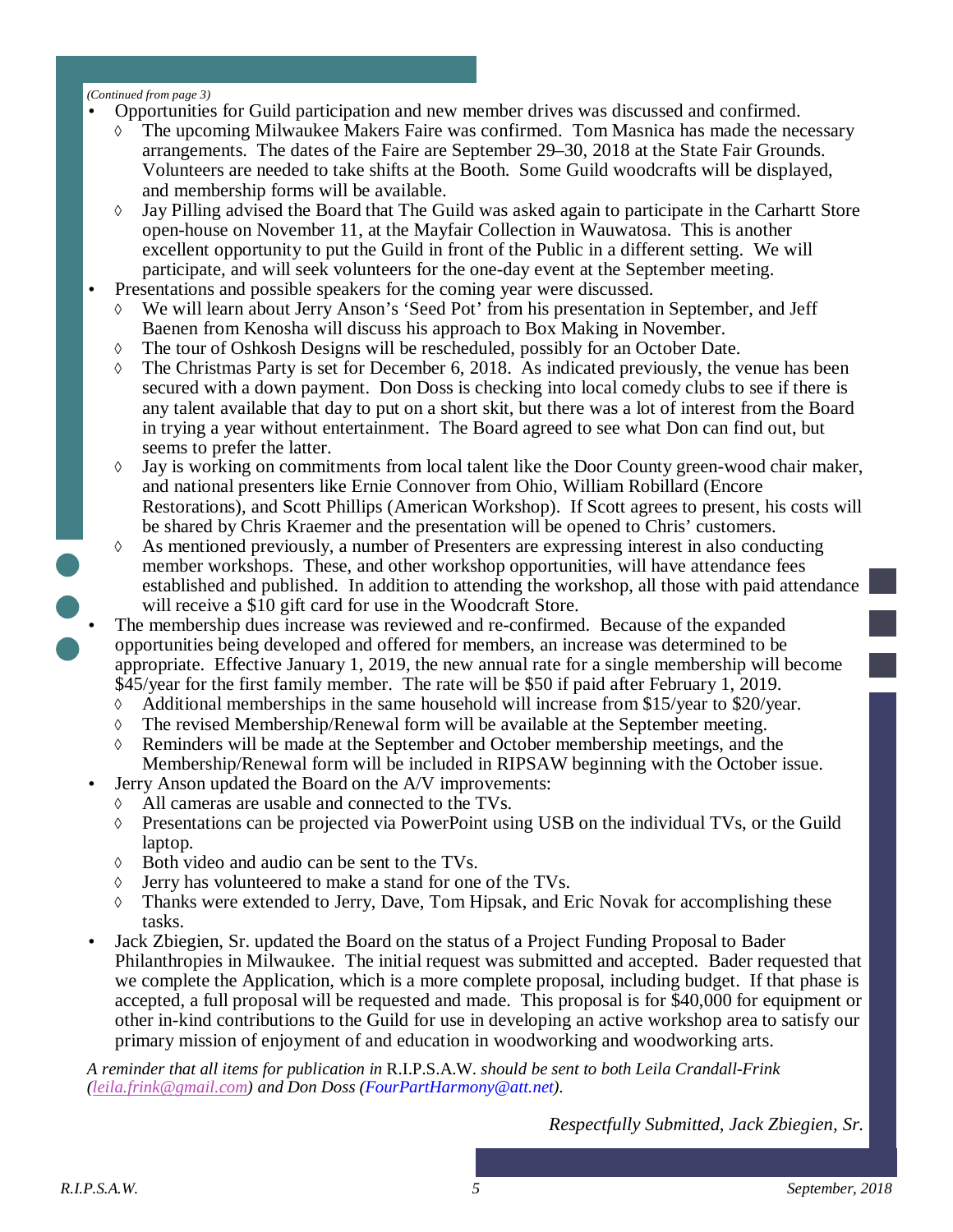

Work on the Guild Workbenches continued in August. Even though depleted by vacations and other conflicts, the members convened on August 2 and August 25 at Woodcraft. On August 2 the group jointed, planed and sawed the stock that will bring the laminated tops to the final dimensions. August 25 saw the addition of the tongue-and-groove joints the elm slabs and side pieces to bring the tops to the final width, and assembly of those components. Next, the ends will be added, using hidden and pinned mortise and tenon joints.

Jeff Nebel, Mike Robertson, Justin Gasal, and Dan Stege are the newest additions to the process. So far, and counting repeat attendees once, we've had 19 folks sign up and participate. Besides great learning experiences, these workshops are evolving into nice social opportunities with associated breakfasts or lunches. Way to go, Guild!

And again, a BIG THANK YOU to Chris & Dena Kraemer for their support and encouragement of the Guild.







Best regards to all! Jack...





# **WISCONSIN WOODWORKERS GUILD WILL BE THERE! Check with Justin Gasal or Tom Masnica for booth duty!!**

Maker Faire is the Greatest Show (& Tell) on Earth - a family-friendly showcase of invention, creativity, and resourcefulness. Maker Faire showcases the "maker movement," a growing global community of do-it-yourselfers that is pushing the boundaries of creativity, product development and manufacturing through technology, innovation and entrepreneurship.

Maker Faire Milwaukee will take place at State Fair Park's Exposition Center on Saturday, September 29th, 10am -7pm and on Sunday, September 30th, 10am-5pm.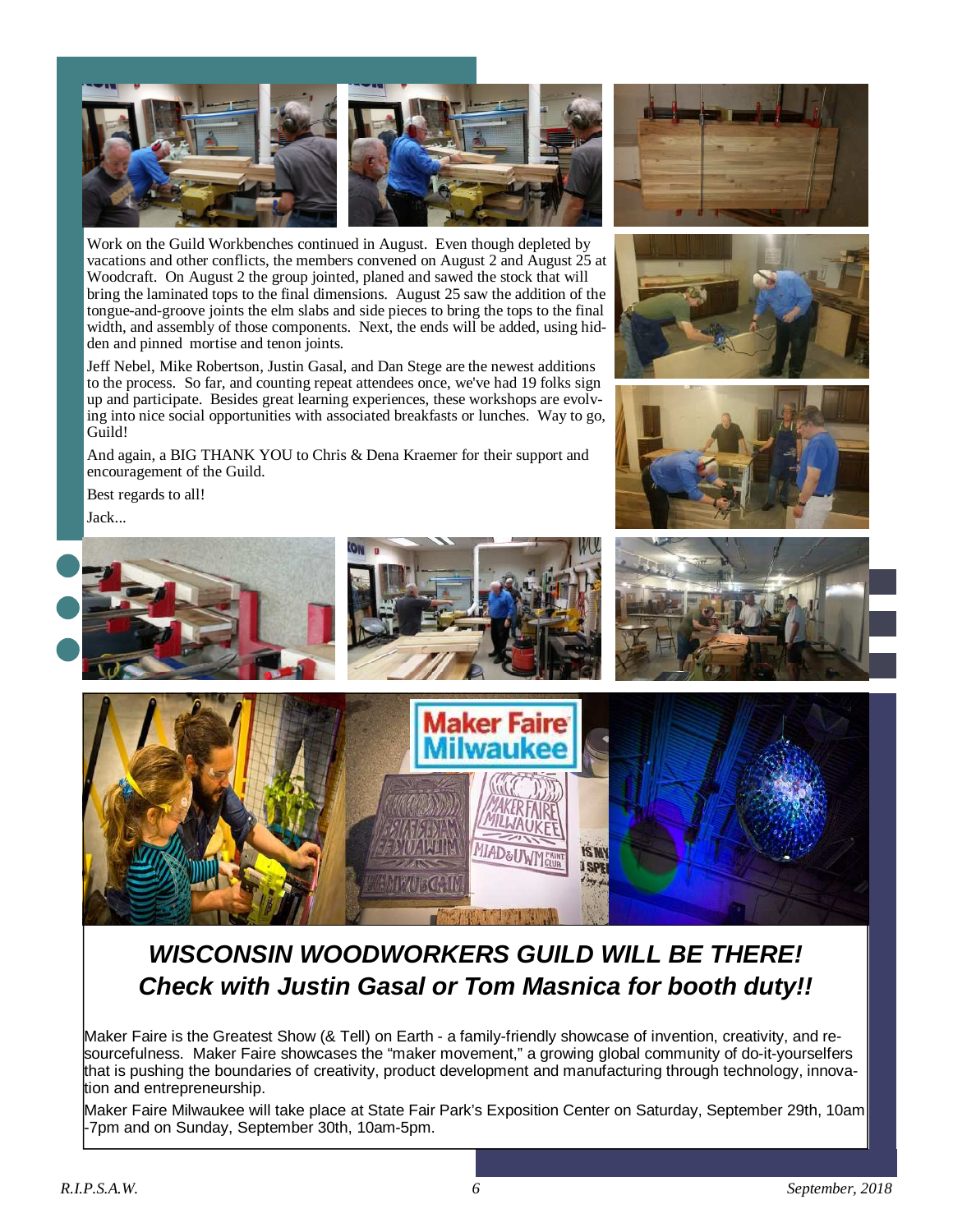